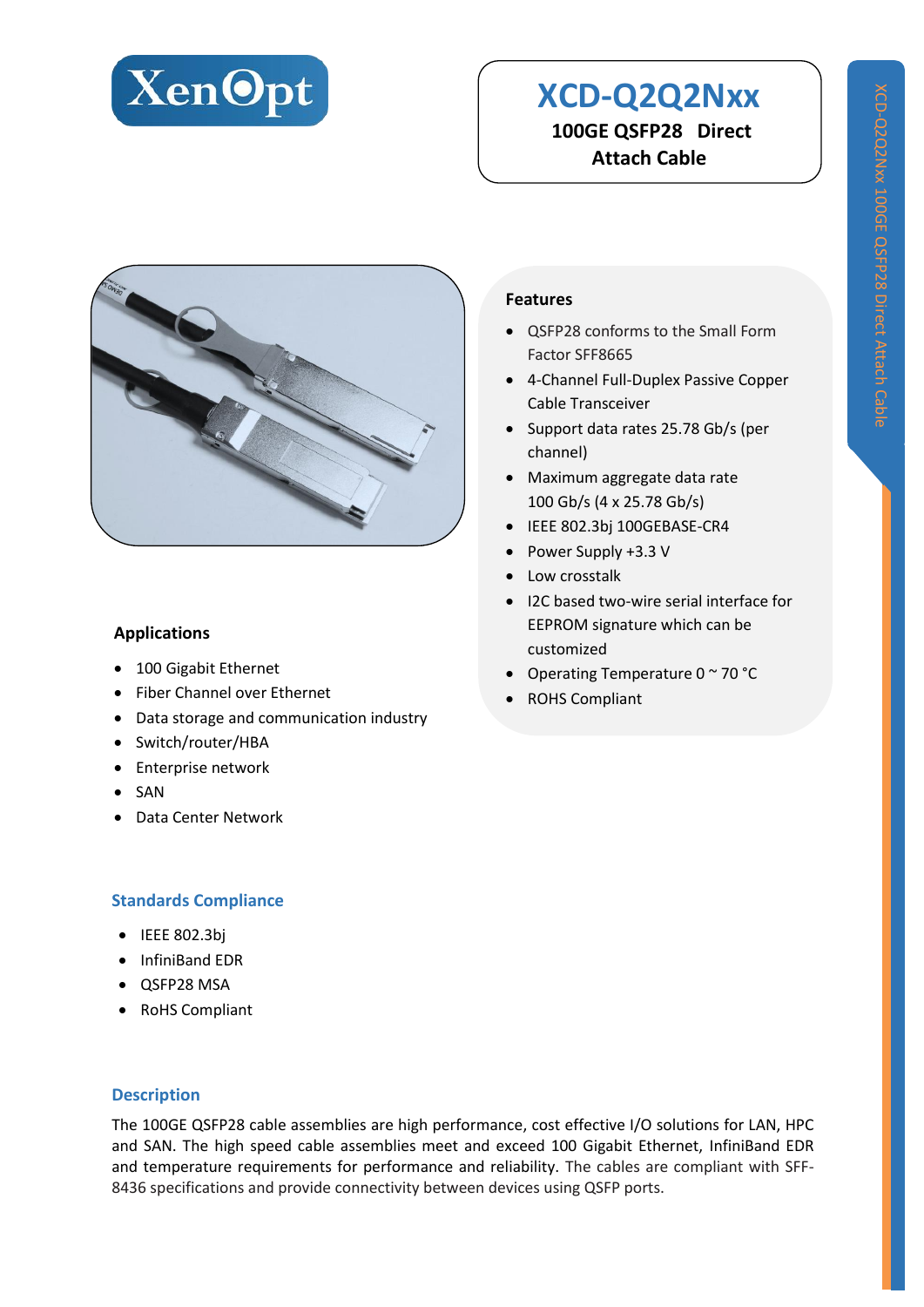### **Recommended Operating Conditions**

| Parameter                          | Symbol           | Min  | <b>Typical</b> | Max   | Unit |
|------------------------------------|------------------|------|----------------|-------|------|
| <b>Storage Ambient Temperature</b> |                  | -40  |                | $+85$ | °C   |
| <b>Operating Case Temperature</b>  | Тc               |      |                | $+70$ | °C   |
| Power Supply Voltage               | V <sub>CC3</sub> | 3.14 | 3.3            | 3.47  |      |
| Data Rate Per Lane                 |                  |      |                | 25.78 | Gb/s |

## **Electrical Specification**

| <b>Item</b>                       | Specification                                                                                   |  |  |
|-----------------------------------|-------------------------------------------------------------------------------------------------|--|--|
| Low Level Contact Resistance      | Initial: Baseline, with 75 mm cable from the<br>backshell edge.<br>Change: 20 milliohms maximum |  |  |
| Insulation Resistance (Raw cable) | 100 VDC, 1000 Mohm (Min.)                                                                       |  |  |
| Dielectric Withstanding Voltage   | AC 300V 1min, no breakdown or flash                                                             |  |  |

## **Environmental Specification**

| <b>Item</b>         | Specification                                                       |  |  |  |
|---------------------|---------------------------------------------------------------------|--|--|--|
|                     | Subject mated specimens to 30G's half-sine shock pulses of 11       |  |  |  |
| Physical shock      | milliseconds duration. 3 shocks in each direction applied along 3   |  |  |  |
|                     | mutually perpendicular planes, 18 total shocks                      |  |  |  |
| Vibration (random)  | Subject mated specimens to 3.10G's rms between 20-500               |  |  |  |
|                     | Hz for 15 minutes in each of 3 mutually perpendicular planes        |  |  |  |
| Thermal shock       | 100 cycles of:                                                      |  |  |  |
|                     | a) -55°C for 30 minutes b) +85°C for 30 minutes                     |  |  |  |
| Temperature Life    | Subject mated Specimens to +105°C for 500 hours                     |  |  |  |
| Humidity and        | Subject unmated specimens to 10 cycles (10 days)                    |  |  |  |
| Temperature cycling | between 25 and 65°Cat 80% to 100% RH                                |  |  |  |
| Visual Examination. | Connectors & contacts shall have no evidence of physical defects or |  |  |  |
|                     | otherwise unfit for testing.                                        |  |  |  |